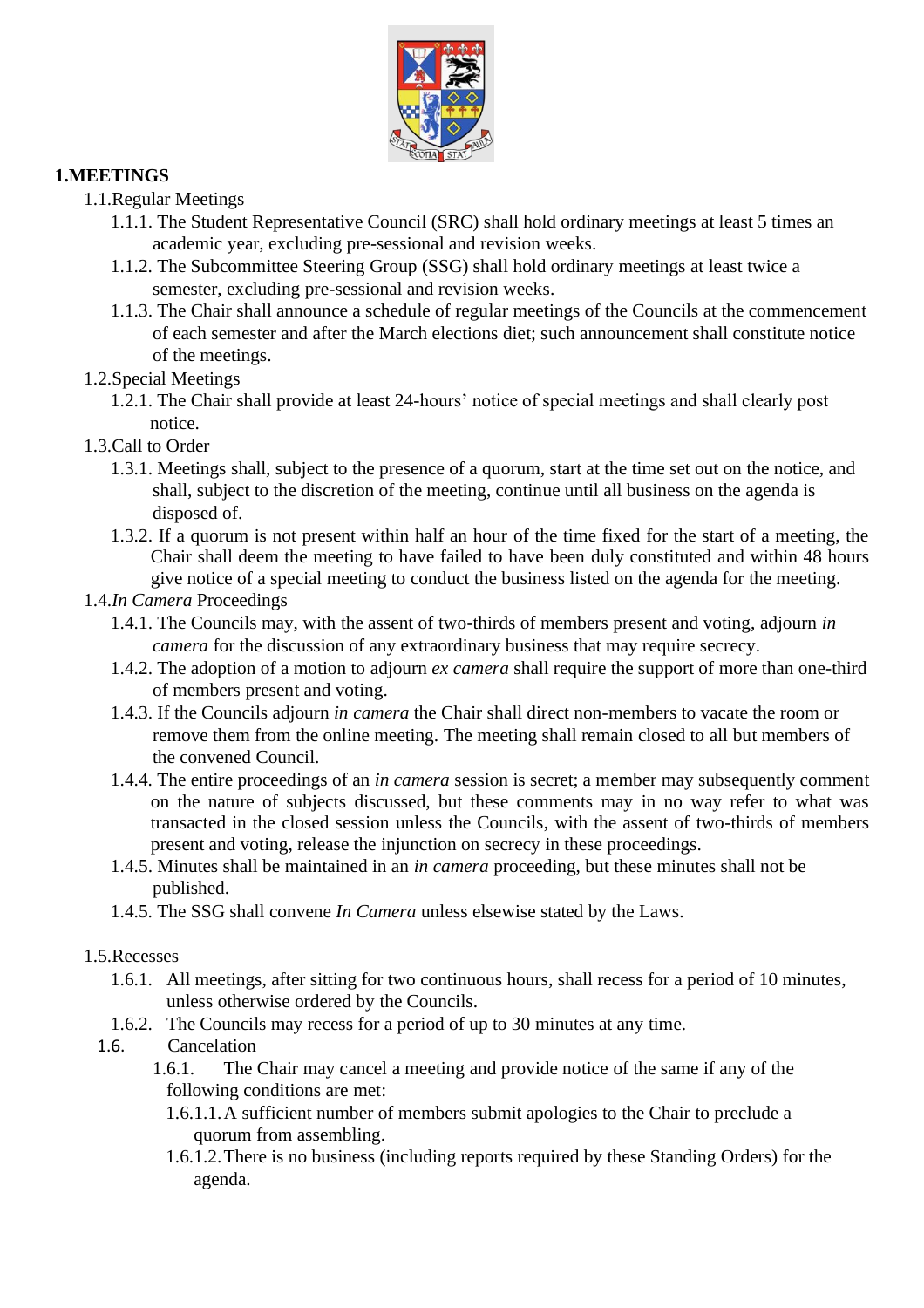# **2.QUORUM**

2.1.Quorum

2.1.1. Three-fifths of directly elected members shall constitute a quorum to do business in the SRC and SSG.

2.1.2. A member exercising a proxy is not to be counted in determining whether a quorum is present.

- 2.2.Quorum Calls
	- 2.2.1. If, at any time during a legislative proceeding of the Councils, a question shall be raised by any Member as to the presence of a quorum, the Chair shall forthwith call the roll and shall announce the result.
	- 2.2.2. If a Member present in the chamber in which the Councils have convened fails to respond to a quorum call, the Chair may visually ascertain his presence and record said Member as present.
	- 2.2.3. If the presence of a quorum is ascertained in a quorum call, no Member may request a consecutive quorum call unless some business has intervened.
- 2.3.Business in the Absence of a Quorum

2.3.1. If, at any time during a legislative proceeding of the Councils, a quorum call ascertains that a quorum is not present, no motion shall be in order except a motion to fix the time to which to adjourn, a motion to adjourn, and a motion to recess.

## **3.ATTENDANCE**

- 3.1.Register of Attendees
	- 3.1.1. The names of all Members present, all persons in attendance, all Members absent with valid apologies, and all Members absent without valid apologies shall be recorded in the minutes.
- 3.2.Attendance of Non-Members
	- 3.2.1. It shall be in order for any matriculated student who has not exercised their right to opt out of the Students' Association to attend a meeting of the Association. Except as otherwise provided, they shall be allowed to speak only at the discretion of the Chair.
	- 3.2.2. Notwithstanding the provisions of Section 3.2.1, the Chair may limit the number of matriculated students in attendance of a meeting if, in their judgement, the capacity of the room in which the meeting has convened has been reached.
	- 3.2.3. Members of the Association in attendance of a meeting shall sit in an area designated by the Chair and in no case sit at the table where the Members have convened.

## **4.AGENDA**

- 4.1.Circulation of Agenda
	- 4.1.1. The Chair shall ensure that the Agenda appears and is circulated at least 72 hours in advance of each regular meeting.
	- 4.1.2. The Agenda must be posted in public fora at least 24 hours in advance of the meeting.
- 4.2.Discretion to Determine Order of Motions
	- 4.2.1. The Chair shall, at their discretion, determine the order of consideration of duly submitted motions at a meeting within the confines of Section 5, subject to appeal and motions to postpone consideration thereof.

## **5.ORDER OF BUSINESS**

- 5.1.Regular Meetings
	- 5.1.1.The order of business for regular meetings of the Councils shall be:
		- 5.1.1.1. Adoption of the Agenda
		- 5.1.1.2. Apologies for Absence
		- 5.1.1.3. Adoption of the Minutes of the Previous Meeting
		- 5.1.1.4. Matters Arising from the Minutes of the Previous Meeting
		- 5.1.1.5. Open Forum
		- 5.1.1.6. Reports of Sabbatical Officers
		- 5.1.1.7. Questions for SRC Members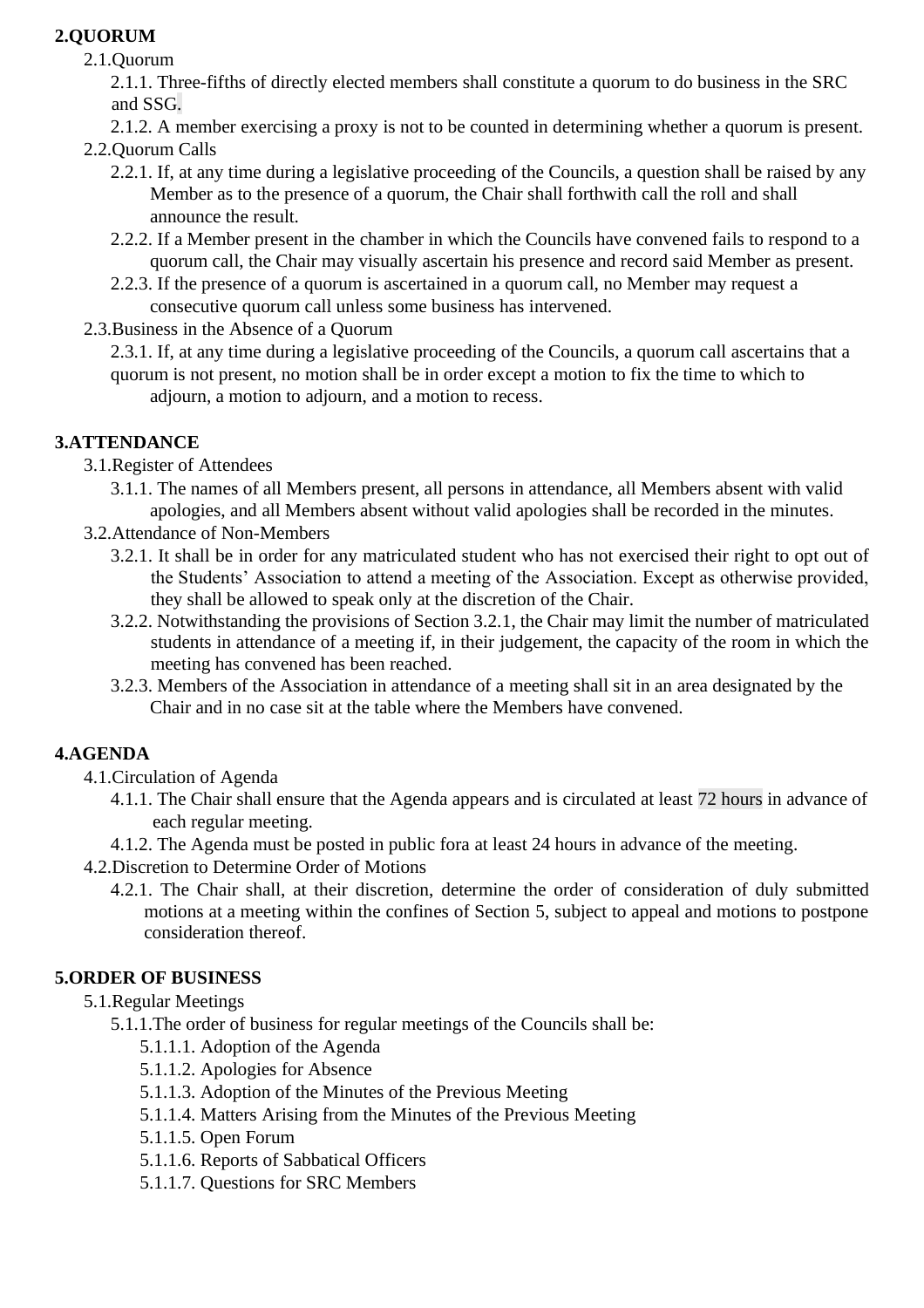5.1.1.8. Unfinished General Business

- 5.1.1.9 New General Business
- 5.1.1.11. Any Other Competent Business
- 5.2.Special Meetings
	- 5.2.1.The order of business for special meetings of the Councils shall be:
		- 5.2.1.1. Adoption of the Agenda
		- 5.2.1.2. Apologies for Absence
		- 5.2.1.3. Unfinished General Business
		- 5.2.1.4. New General Business
		- 5.2.1.5. Any Other Competent Business

### **6.ITEMS OF BUSINESS**

- 6.1.Notice of Substantive Motions
	- 6.1.1. Except as provided in Section 6.2, all substantive motions shall be submitted to the Chair no later than 96 hours prior to the time specified for a Regular Meeting of a Council.
- 6.2.Notice of Emergency Substantive Motions
	- 6.2.1. At the discretion of the Chair, a substantive motion may be introduced without notice if it refers to matters arising in the course of the meeting, it refers to matters arising in the previous 72 hours, or it is of overwhelming importance.
- 6.3.Open Forum
	- 6.3.1. At each regular meeting of the Councils, there shall be an Open Forum period at which matriculated students or Members of the Association may address the Councils for up to two minutes.
	- 6.3.2. The Chair shall, at the start of the Open Forum, enable matriculated students or Members of the Association to register to speak.
	- 6.3.3. The Chair shall recognise matriculated students or Members of the Association to speak in the order of their registration.
	- 6.3.4. The chair shall, at their discretion, enable members of the public to speak. This will be permitted once all Members of the Association who wish to speak have spoken.

#### 6.4.Motions Submitted by Petition

- 6.4.1. Upon the submission to the Chair of a petition to consider a motion signed by 25 Members of the Association, the Chair shall place said motion on the agenda of the next regular meeting of the relevant Council.
- 6.4.2. For the purposes of the consideration of the motion, the first signatory of the petition shall be deemed the proposer of the motion and shall have full speaking rights to debate the motion.

## 6.5.Reports of Councillors

- 6.5.1.Subcommittees and each individual member of the Councils, excluding Sabbatical Officers, shall submit their report electronically to the Chair no later than 96 hours prior to the time specified for a Regular Meeting of a Council.
- 6.5.2. The form of the report shall be at the discretion of the Chair.
- 6.5.3. Notwithstanding Section 6.5.2., the Chair, at their discretion, may request that any member reformat their report if they feel it is completed to an unacceptable standard.
- 6.5.4. Any Councillor may amend their report during the Questions for Subcommittees portion of the Agenda or Any Other Competent Business.
- 6.5.5. If a Councillor fails to submit a report it shall count as 1/2 of an absence.

## **7.MOTIONS**

## 7.1.Motion Format

- 7.1.1. All motions submitted to the Chair must include a motion title including R heading.
- 7.1.2. The motion must list an Officer or a subcommittee responsible for implementation of the proposed motion.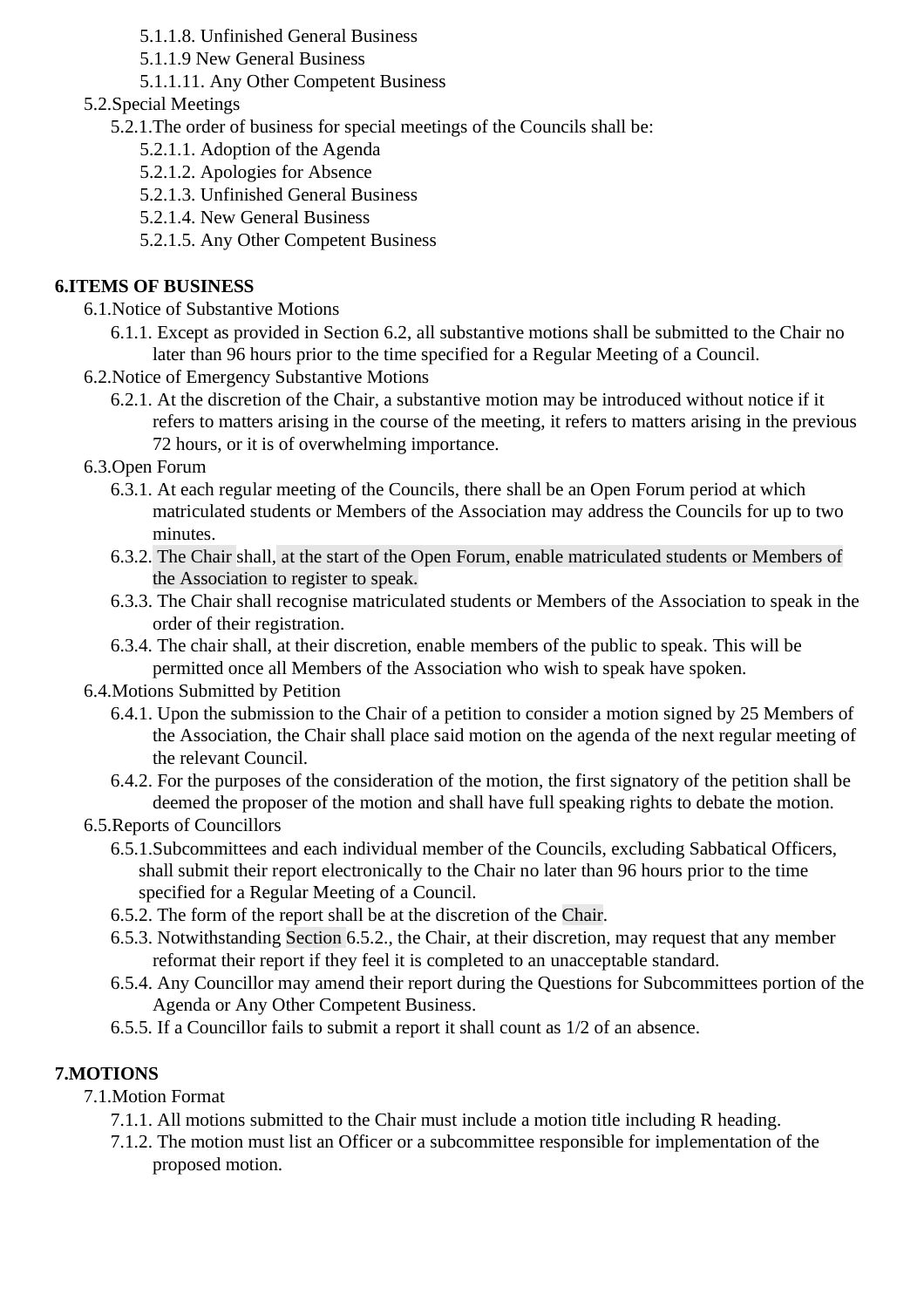- 7.1.3. The motion must include a date by which the changes take effect and a date upon which the motion will be reviewed by the Councils.
- 7.2. Motion Submission
	- 7.2.1.A motion may be submitted in the following ways: A petition with at least 25 signatures of matriculated students, a proposal by at least 4 members of Councils, a referral from an Association subcommittee, or a referral from SRC or SSG.

## **8.MINUTES**

- 8.1.Minute Secretary
	- 8.1.1. Minutes of the meeting shall be taken by the Minute Secretary or in their absence, by a nominee of the Chair.
- 8.2.Approval by Electronic Mail
	- 8.2.1. The Minute Secretary shall submit minutes of the meeting to the Chair as soon as feasible following the adjournment of any meeting.
	- 8.2.2. The Chair shall forthwith circulate the minutes to the members of the body in question; if the Chair does not receive an objection to the adoption of the minutes within 24 hours of circulation of the minutes, the minutes shall be deemed adopted and ordered published. If the Chair receives objections to the adoption of the minutes, adoption shall be postponed until the next meeting of the body in question.
- 8.3.Filing Minutes
	- 8.3.1. The Chair shall ensure that a set of fully amended minutes is placed on file and published electronically.

## **9.CHAIR**

- 9.1.Selection of the Chair
	- 9.1.1.Meetings of the Councils shall be chaired by the Association Chair, whom failing a temporary chair elected from the Council.
- 9.2.Requirement to Maintain Order
	- 9.2.1. The Chair shall maintain order and decorum in the chamber in which the Council convenes and if a disturbance in the gallery occurs may, on their own initiative or on instruction from the Council in the form of an adopted motion, order the same to be cleared.
- 9.3.Questions of Order and Appeals
	- 9.3.1.The Chair shall decide all questions of order, subject to an appeal by any Member.
		- 9.3.1.1. Notwithstanding the foregoing provision, the Chair may submit a question of order for the decision of the Council.
	- 9.3.2. The Chair's ruling on any matter shall be final unless a duly seconded appeal is taken from the decision of the Chair.
	- 9.3.3. When an appeal is taken from the decision of the Chair, the Chair shall briefly state the rationale for the decision challenged and full debate shall be allowed on the question 'Shall the decision of the Chair be sustained?'.
	- 9.3.4. The Chair may not rule an appeal dilatory, unless the ruling in question arises from a known fact, evident truth, or an established rule or law.
	- 9.3.5. After having been sustained upon an appeal, the Chair need not entertain another appeal from the same Member if it is evident that the Member is trying to obstruct business.

#### 9.4.Selection of Speakers

- 9.4.1. The Chair shall have sole discretion in the choice of speakers, subject to an appeal.
- 9.5.Participation in Debate from the Chair
	- 9.5.1. The Chair may not participate in debate without vacating the Chair.
	- 9.5.2. The Chair may of their own volition put a procedural motion before the Councils.
- 9.6.Extraordinary Recess Authority
	- 9.6.1. To suspend the business of the Councils for a short time when no question is pending, the Chair may declare a recess subject to the call of the Chair.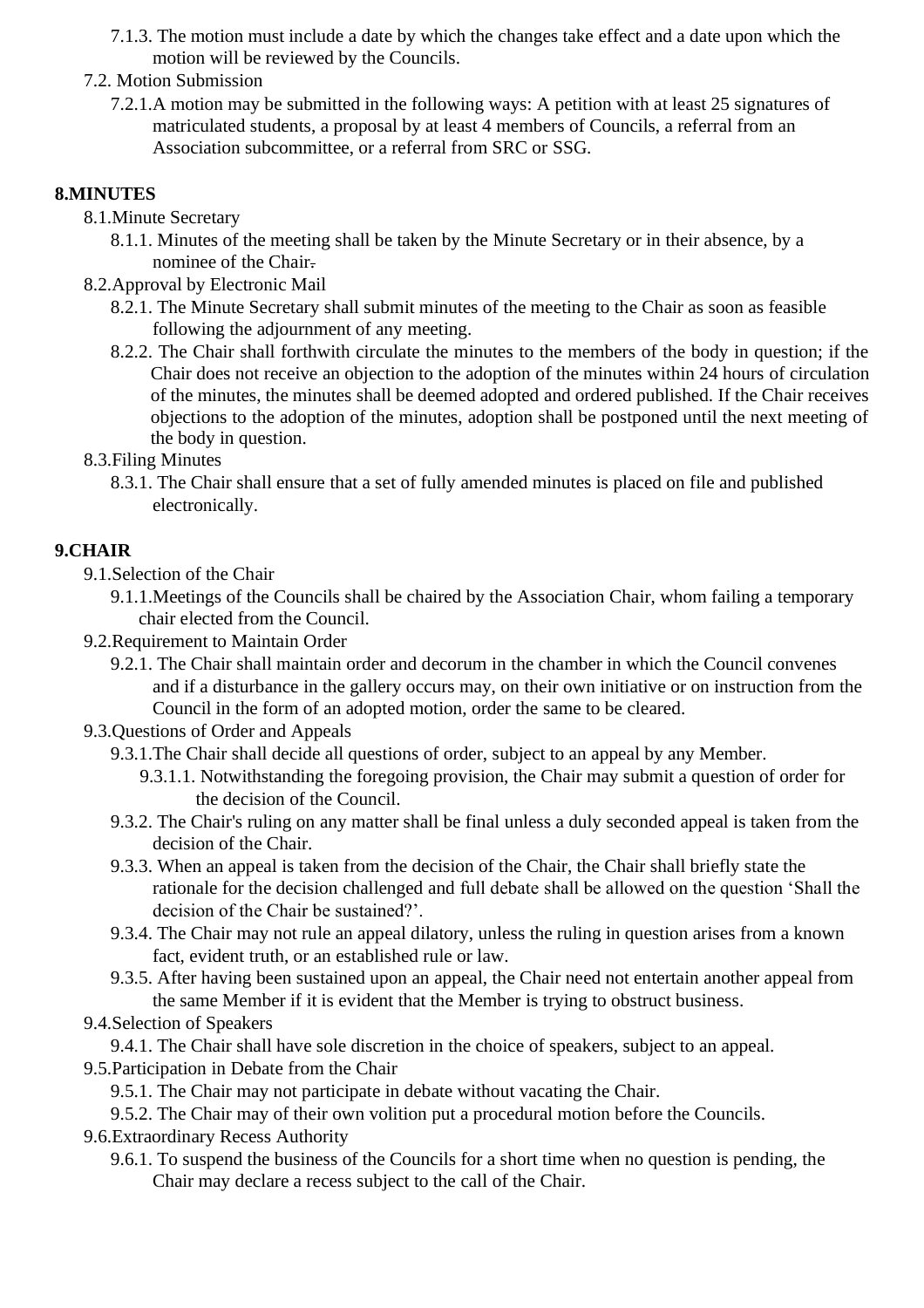- 9.6.2. To suspend the business of the Councils when notified of an imminent threat to its safety, the Chair may declare an emergency recess subject to the call of the Chair.
- 9.6.3. To suspend the business of the Councils when grave disorder occurs within the chamber, the Chair may declare an emergency recess or adjournment subject to the call of the Chair.

### **10.DEBATE**

- 10.1.Requirement for Germaneness
	- 10.1.1. Members shall confine their remarks to the matter under discussion.
- 10.2.Limits on Debate
	- 10.2.1. No Member shall speak more than twice upon any one question in debate in the same meeting without leave of the Chair.
	- 10.2.2. The Member who proposes a motion may open and close debate thereon.
	- 10.2.3. The Chair may determine the limits of debate for speeches on any question, provided that the same amount of time is accorded to each member and that limit is announced before debate commences on the question.
	- 10.2.4. Notwithstanding the forgoing provisions, the Councils may extend or restrict the limits on debate.

### 10.3.Recognition

- 10.3.1. No Member shall address the Councils without first being recognised by the Chair.
- 10.3.2. No Member shall interrupt another Member in debate without their consent, and to obtain such consent they shall first address the Presiding Officer, except for a motion to extend the limits of debate, a point of order, a parliamentary inquiry, or raising a question of privilege.

## **11.DECORUM**

- 11.1.Requirement to Avoid Personality
	- 11.1.1. Remarks in debate shall be confined to the question under debate, avoiding personality.
	- 11.1.2. No Member in debate shall, directly or indirectly, by any form of words impute to another Member any conduct or motive unworthy or unbecoming a Member, unless such a comment is germane to the matter under consideration.
- 11.2.Calling a Member to Order
	- 11.2.1. If any Member, in speaking or otherwise, in the opinion of the Chair transgress these Standing Orders, the Chair shall, either on their own motion or at the request of any other Member, call them to order. When a Member shall be called to order they shall take their seat, and may not proceed without leave of the Council, which, if granted, shall be upon motion that they be allowed to proceed in order, which motion shall be determined without debate.
	- 11.2.2. If a Member be called to order for words spoken in debate, upon the demand of the Member or of any other Member, the exceptionable words shall be taken down in writing, and read at the table for the information of the body in question.
- 11.3.Dilatory Speeches
	- 11.3.1. The Chair after having called the attention of the Councils to the conduct of a Member who persists in irrelevance, or tedious repetition either of their own arguments or of the arguments used by other Member in debate, may direct them to discontinue their speech.
- 11.4.Naming Individuals
	- 11.4.1. It shall be in order for the Chair to name a Member or matriculated student and thereafter to direct the named person to withdraw from the meeting, if their behaviour is disruptive.
- 11.5.Motions of Censure
	- 11.5.1. There shall be a motion of censure, which shall apply to a limited matter or range of matters related to the official conduct of a Member.
	- 11.5.2.A motion of censure shall be out of order if it poses a question of confidence in the relevant Member's ability to carry out the functions of their office.
	- 11.5.3.A motion of censure shall have precedence over all other pending business including a substantive motion except a motion of no confidence.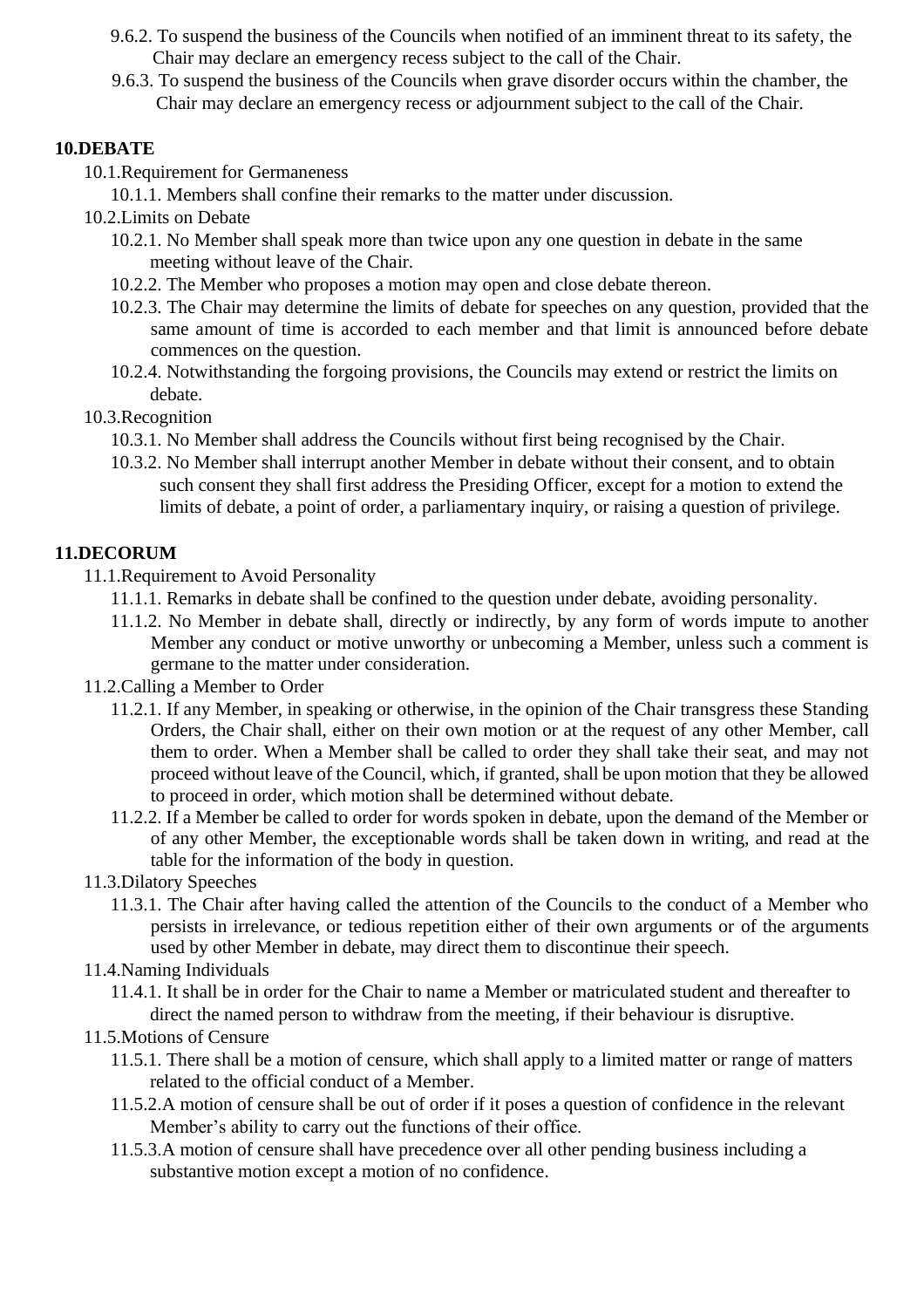- 11.5.4.A motion of censure introduced after the deadline for the submission of motions shall be deemed to be of overwhelming importance.
- 11.6.Motions of No Confidence
	- 11.6.1. There shall be a motion of no confidence, which shall apply to the ability of a Member to carry out the functions of their office.
	- 11.6.2.A motion of no confidence shall be triggered by the presentation of a written motion to the Association Chair, or in the case of a motion against the Association Chair to the Association President, or a petition signed by a number of ordinary members equal to or greater than five per cent of the total valid first preference votes cast in the last election to that office.
	- 11.6.3. The support of two-thirds of the members present in the relevant council and voting shall be required to adopt a motion of no confidence.
	- 11.6.4. Member against whom a motion of no confidence is adopted shall have no voting or speaking rights in the Councils or any subcommittees thereof.
	- 11.6.4. If a motion of no confidence passes the relevant council the member will be required to submit a letter of resignation no more than 24 hours after the end of the meeting.
	- 11.6.5.A motion of no confidence shall have precedence over all other pending business including a substantive motion.
	- 11.6.6.A motion of no confidence introduced after the deadline for the submission of motions shall be deemed to be of overwhelming importance.
	- 11.6.7.A casual vacancy created by the passing of a motion of no confidence shall be filled by the appropriate procedure as outlined in the laws.

### **12.SUBSTANTIVE MOTIONS**

- 12.1.Substantive Motions in General
	- 12.1.1. Main motions and amendments shall be substantive motions.
- 12.2.Requirement for Second
	- 12.2.1. All substantive motions shall require a second.
- 12.3.Withdrawing a Substantive Motion
	- 12.3.1. Once a substantive motion is proposed and seconded and the Chair puts the question before the Councils, it may not be withdrawn without the leave of the Councils.
- 12.4.Precedence of Amendments
	- 12.4.1. All procedural motions shall have precedence over amendments, except a motion to postpone indefinitely.
- 12.5.Requirement for Germaneness in Amendments
	- 12.5.1. No motion or proposition on a subject different from that under consideration shall be admitted under colour of amendment.
- 12.6.Amendments in the Second Degree
	- 12.6.1. Only one amendment shall be considered at a time. An amendment in the second degree shall be permissible; however, an amendment in the third degree shall be out of order.
- 12.7.Requirement to Reduce Amendments to Writing
	- 12.7.1. An amendment shall be reduced to writing and read, and a copy shall be provided by the Member offering the amendment or instruction to the Chair.
- 12.8.Division of a Question
	- 12.8.1. Any Member may call for a division of the question, which shall be divided if it contains propositions in substance so distinct that one being taken away a substantive proposition shall remain for the decision of the Councils.

#### **13.PROCEDURAL MOTIONS**

- 13.1.Motions in Order
	- 13.1.1.When a question is under debate, only the following motions may be entertained, which shall have precedence in the following order:
		- 13.1.1.1. To fix the time to which to adjourn.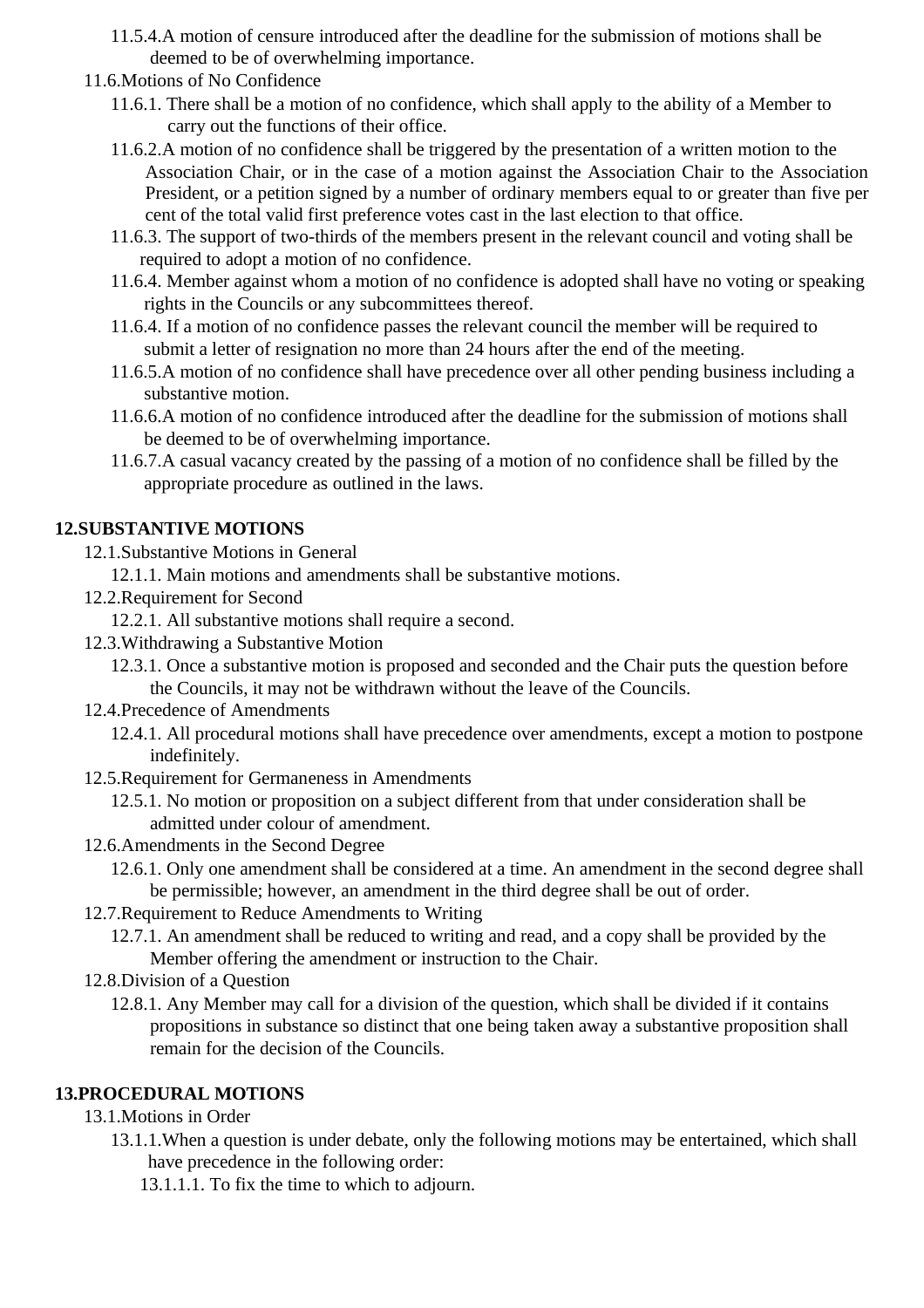- 13.1.1.2. To adjourn.
- 13.1.1.3. To recess.
- 13.1.1.4. To raise a question of privilege.
- 13.1.1.5. To call for the orders of the day.
- 13.1.1.6. To order the previous question.
- 13.1.1.7. To divide consideration of the pending question by section or paragraph.
- 13.1.1.8. To limit or extend the limits of debate.
- 13.1.1.9. To postpone to a date or time certain.
- 13.1.1.10. To commit or refer.
- 13.1.1.11. To discharge; and,
- 13.1.1.12. To postpone indefinitely.
- 13.2.Requirement for Second

### 13.2.1. All procedural motions shall require a second.

13.3.Debate on Procedural Motions

13.3.1. All procedural motions, except a motion to commit or refer, shall be decided without debate.

- 13.4.Questions of Privilege
	- 13.4.1. Questions of privilege shall be those affecting the rights of the Councils collectively, its safety, dignity, and the integrity of its proceedings and those affecting the rights, reputation, and conduct of Members.
- 13.5.Motion to Order the Previous Question
	- 13.5.1. The motion to order the previous question shall have the effect of cutting off debate and bringing the Councils to a direct vote on the pending question or on a series of pending questions. The motion to order the previous question shall not be in order unless each Member has spoken on the question or declined the opportunity to speak, except by unanimous consent.
	- 13.5.2. Incidental questions of order arising during the pendency of a motion for the previous question shall be decided, whether on appeal or otherwise, without debate.
- 13.6.Motion to Discharge a Subcommittee
	- 13.6.1. Any motion which has been committed or referred to any subcommittee and not subsequently reported may be recalled after a reasonable time by a duly adopted motion.

#### 13.7. *Per Se* Dilatory Motions

13.7.1.A motion to postpone to a date or time certain, to commit or refer, or to postpone indefinitely, having been decided, may not be allowed again on the same legislative day at the same stage of the question.

## **14.VOTING**

- 14.1.Method of Voting
	- 14.1.1. Except as otherwise provided, voting on all substantive motions, votes shall be conducted by roll call unless the body orders a vote by secret ballot by adopting a duly proposed and seconded motion. The results of any roll call vote shall be published in the minutes.
	- 14.1.2. On all procedural motions, voting shall be by show of hands unless one-fifth of the members of the Council demand a roll call vote or the Chair orders a roll call vote.
	- 14.1.3. In the case of a substantive or procedural motion on which there is no dissent, the motion may be adopted by unanimous consent and without a roll call vote.
	- 14.1.4. In the case of elections, votes of censure, or votes of no confidence, the vote shall be by secret ballot.
- 14.2.Interrupting a Vote
	- 14.2.1. When a vote is being taken, the vote shall not be interrupted except for a point of order pertaining to the vote.
- 14.3. Proxy Votes
	- 14.3.1.A Member may confer a proxy to vote, with or without instructions, on any other Member provided that the principal's written authorisation and any instructions binding the proxy are submitted to the Chair in advance of the vote.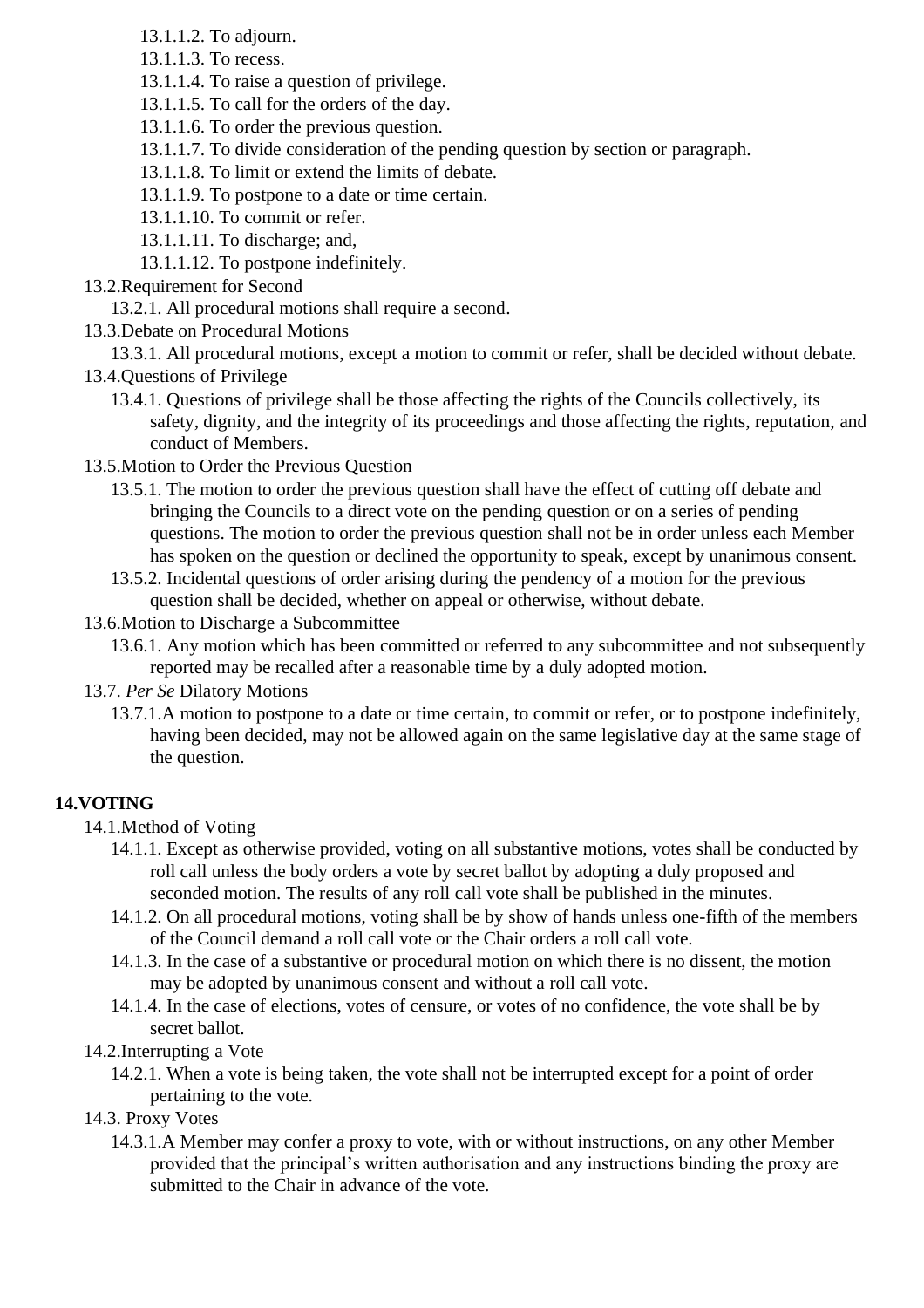#### 14.4.Conduct of Telephonic and Electronic Votes

- 14.4.1. Notwithstanding any other provision, a vote may be conducted telephonically, electronically, or by any other means not requiring the physical presence of Members at the same location
- 14.4.2. Notwithstanding the foregoing provision, the vote may not be conducted telephonically, electronically, or by any other means not requiring the physical presence of Members at the same location except in exceptional circumstances when the physical convention of the Councils is impossible in the necessary timeframe provided that any such vote is held open for at least 48 hours.

### **15.RIGHT OF REPLY**

15.1.Criticism of Members of the Association

- 15.1.1. Whenever a motion makes allegations of wrongdoing, iniquity or incompetence or lays out a strong and damaging critique of a Members of the Association, the Members of the Association criticised shall be given a fair opportunity to respond to the allegations; the Chair shall rule whether a pending motion fulfils the criteria of this Section in all cases.
- 15.1.2. When the motion detailed in this Section is a regular motion, the Members of the Association criticized shall be given at least 24 hours' notice of the consideration of the motion; such notice shall contain the full text of the motion as submitted
- 15.1.3. When the motion detailed in this Section is an emergency motion, the Members of the Association criticized shall be provided with notice of the motion within two hours of the adjournment of the meeting at which it was considered and shall be provided their opportunity to reply at the next regular meeting of the body.

### **16.CO-OPTIONS**

16.1.Co-options of Members of the SRC

- 16.1.1. When a casual vacancy arises in a position that sits as an officer on the SRC, the Council shall determine whether the position shall be filled by co-option or by-election.
- 16.2.Co-options in General
	- 16.3.1. Any position ordered to be filled by co-option shall be advertised to all matriculated students for at least seven days before the meeting at which the co-option is held.
	- 16.3.2. Candidates for a position ordered to be filled by co-option may self-nominate and do not require a second.
	- 16.3.3. The Senior Elections Officer or their nominee shall act as teller and returning officer for all co-options.
	- 16.3.4. Balloting for co-option shall be conducted by single transferable vote

## **17.AUTOMATIC REMOVAL**

17.1. Where a Member or Officer is to be removed from Office under Chapter 5 Section 1.7 of the Laws, an ad hoc steering group shall be formed to review the removal before it takes place.

17.1.1 The membership of the Steering Group shall consist of all student trustees of the Students' Association and shall be chaired by the Association Chair who shall be a nonvoting member.

17.1.2 The Steering Group must vote unanimously on any question otherwise refer the question to the SRC.

17.1.3 The Member or Officer whom the question is on may refer to the SRC after a ruling by the Steering Group.

17.1.4 Should the question be regarding any member of the Steering Group the question must be referred to the SRC.

### **18.SUSPENSION OF THE RULES**

17.1.Suspension in General